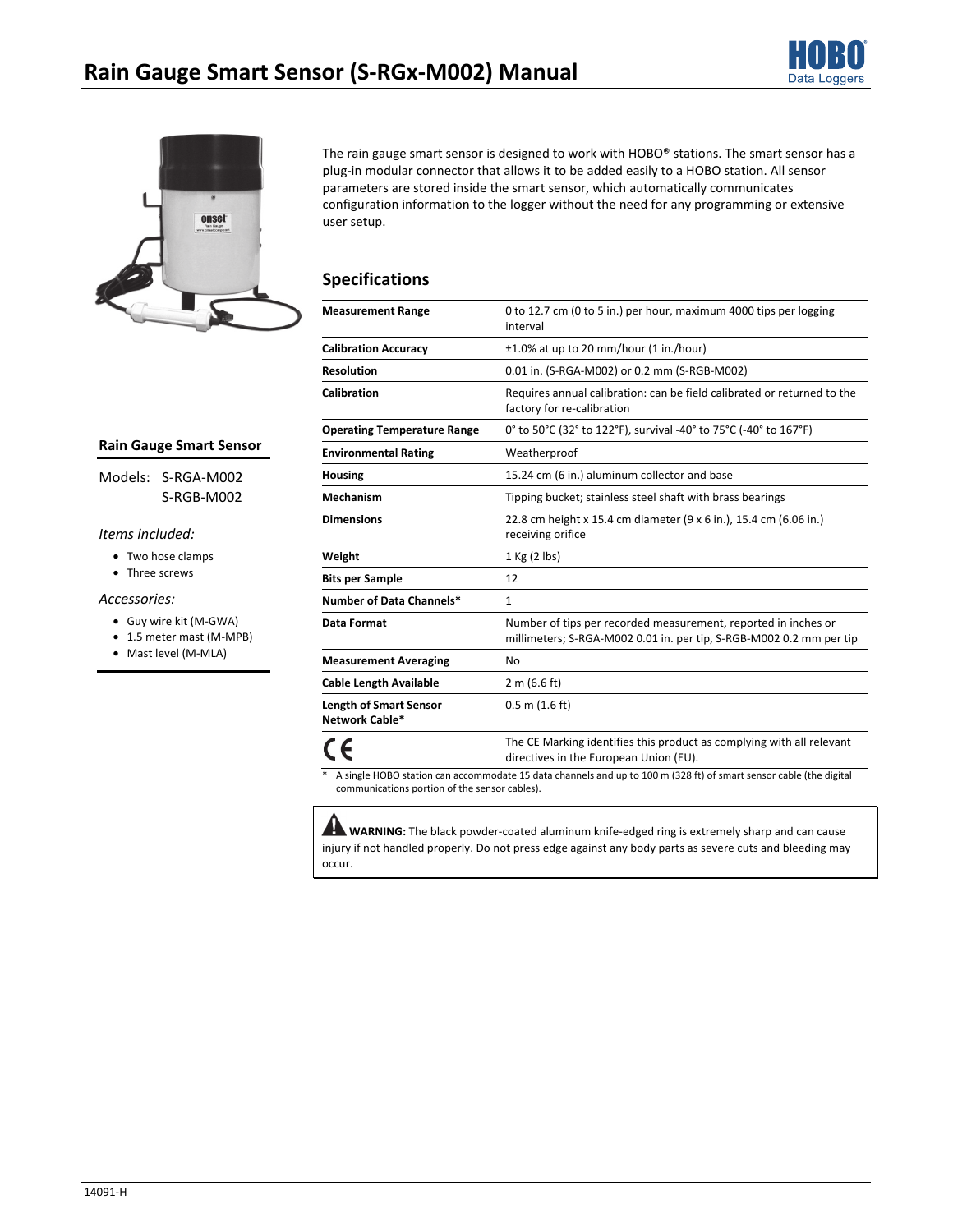# **Mounting**

**NOTICE**: During shipment the tipping assembly has been secured to avoid possible damage to the pivot assembly. Unscrew the thumbscrews on the housing. Lift the collector ring assembly (ring, screen, and funnel) off the housing and remove the rubber band from inside to release the tippingbucket mechanism before installation. When reassembling the ring on the logger housing, align the thumbscrews with the slots (if there are slots in the housing). Screw the thumbscrews in, making sure they go through the slots.

## **Mounting Considerations**

- For the most accurate rainfall measurements, it is recommended that you mount the Rainfall sensor upslope, about 3 meters (10 feet) away from the tripod, on a 1.5 meter high mounting pole (M-MPB). Alternatively, you can mount the Rainfall sensor on the tripod mast. This section includes steps for both configurations.
- The rain gauge housing MUST be mounted in a LEVEL position. Use the bubble level underneath the tippingbucket mechanism shown below. The rain gauge is level when the bubble is within the circle on the level.



- Tall objects can interfere with accurate rain measurements. It is recommended that you place the rain bucket away from the obstruction by a distance greater than three times the height of the obstruction. If that is not possible, raise the rain bucket as high as possible to avoid shedding.
- Avoid splashing and puddles. Be sure the gauge is high enough above any surface that rain will not splash into the top of the collector.
- Vibration can significantly degrade accuracy of the tipping bucket mechanism. In windy locations make sure that the bucket will be vibration-free. Consider using guy wires to secure a pole or tower-mounted bucket.
- To provide long-term protection from moisture entry, the smart sensor adapter must be mounted horizontally and with the cable wires routed with drip loops so that water drains away from the cable entry point as shown in the example below. When mounted properly, the housing is weatherproof (but not waterproof).



• Refer to the Tripod Setup Guide for more information.

## **Mounting the Sensor on a HOBO Station Tripod**

**S**ecure the rain gauge sensor near the top of the mast on the side opposite the cross arm, using the two hose clamps provided.



#### **Rain Gauge Sensor on the Tripod Mast**

- 1. Open each hose clamp and place it around the mast.
- 2. Close the hose clamps until the rain gauge side bracket easily slides into the clamp.
- 3. Hold the rain gauge sensor bracket against the mast with the top of the rain gauge sensor above the top of the mast.
- 4. Slip the upper clamp over the side bracket and tighten the clamp until the rain gauge is secure. **Note:** Be sure the collector is above the top of the mast so you don't get any splashing, wind, shedding, or shadow effects.
- 5. Install the lower clamp and check that the top of the bucket is level. **Note:** For windy locations, it is recommended that you use the guy wire kit (M-GWA) to reduce vibration and ensure data collection accuracy.

### **Mounting the Sensor on a Pole**

Secure the rain gauge sensor to the separate mounting pole, using the two hose clamps provided (see the instructions on the next page). This separate mounting pole can either be pounded in the ground or mounted in concrete, depending on how firm the ground is.